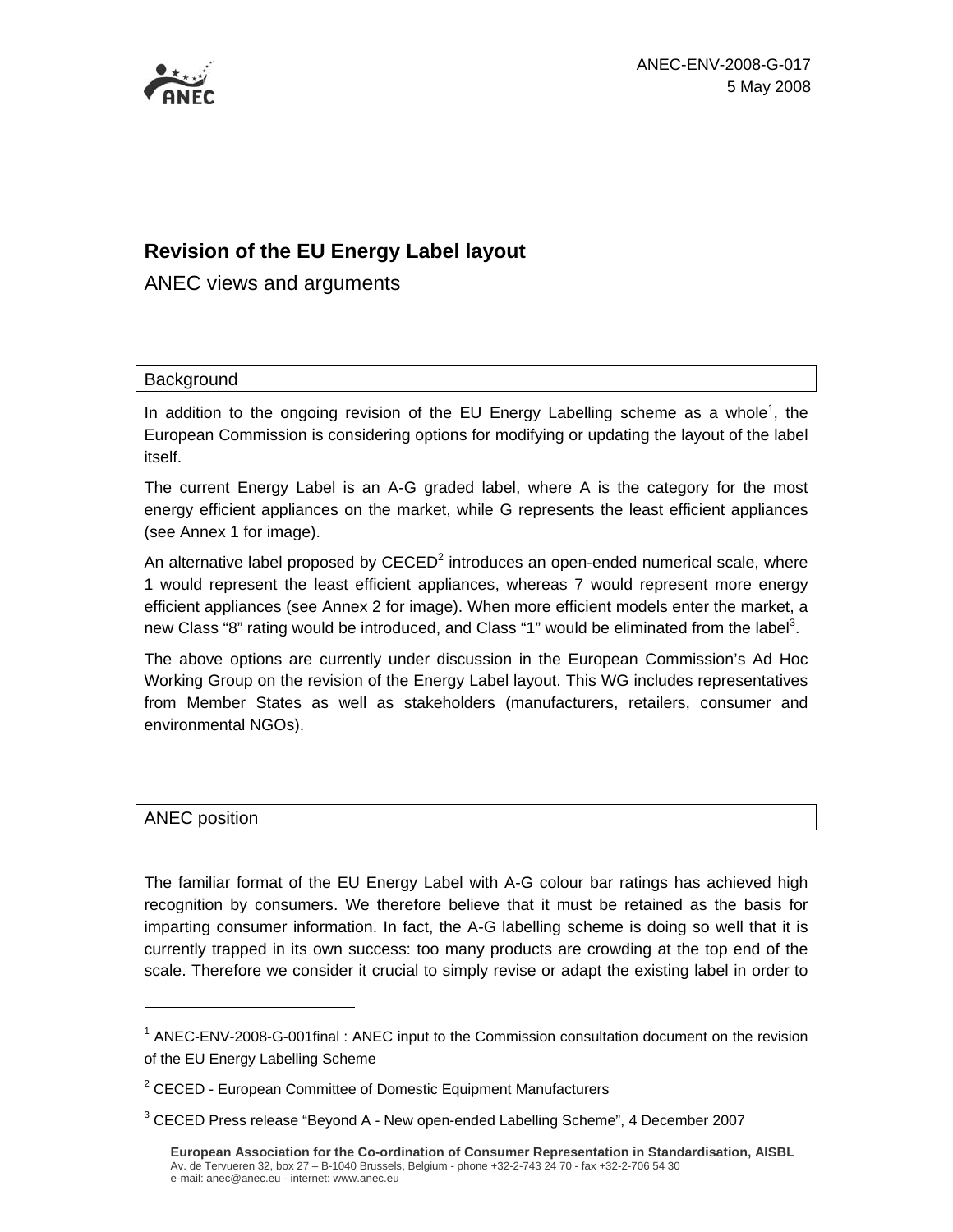

 $\overline{a}$ 

maintain it as a valuable instrument for consumer information. In order to make it possible to update it in a flexible and dynamic way, without confusing consumers, we would support the suggestion to add the year next to the letter on the label<sup>4</sup>.

Furthermore, to ensure dynamism, we propose that a rescaling takes place once 40 per cent of the appliances on the market reach an A grade. This would automatically trigger a downward shift of grading so A becomes B etc. This approach would have the advantage of allowing for continuous updating of the scale to allow readjustments of the A - G categories. In any case a rescaling should automatically take place every five years $5$ .

A concern by some stakeholders has been that a rescaling would leave consumers dissatisfied (due to a perceived loss of value), or confused because an appliance which used to be labelled an 'A' has suddenly become a 'B' as a consequence of a rescaling. However, in ANEC's view this concern is not well-founded as most of today's consumers are well aware that technological advances take place at an increasingly rapid speed and that, as a consequence, what is seen as 'top class' today, may no longer be 'top class' tomorrow<sup>6</sup>.

ANEC would also like to stress that if the current A-G label is kept and updated with the year, the Commission would not need to change all of the existing Implementing Measures and labels in one go (as would be the case if a change to a numerical scale is followed). Thus, keeping the A-G label is a simpler option from an administrative point of view, as the Implementing Measures may be updated gradually within the next four years.

To ensure accessibility, the information on the label should also be available in an alternative format for people with visual impairments. The alternative format should make the information accessible through a different modality or sensory ability. By providing the information in at least one alternative format (e.g. electronically accessible explanatory text or tactile/braille dots instead of the coloured A-G scale, audio tape), more people, including those with visual impairments, can make an informed purchasing decision. This alternative format should be available on request from the manufacturer and/or retailer. Shop assistants should be made aware of this alternative format.

Finally, ANEC stresses that should any significant changes to the familiar label be planned, the suggested new label should first be subjected to comprehensive consumer surveys to ensure the changes proposed are not a step backwards.

 $4$  For example, "A  $-$  2008" would become "A - 2009" if no rescaling takes place, whereas it would become e.g. "B – 2009" if a rescaling takes place and better products are introduced on the market.

<sup>&</sup>lt;sup>5</sup> This timeframe is also used to review and update European standards in order to ensure they reflect technological advances.

 $6$  A good example is the mobile phone market in which a certain model may be considered as 'best available technology' one day, and yet lose value the next day when an even newer model is put on the market.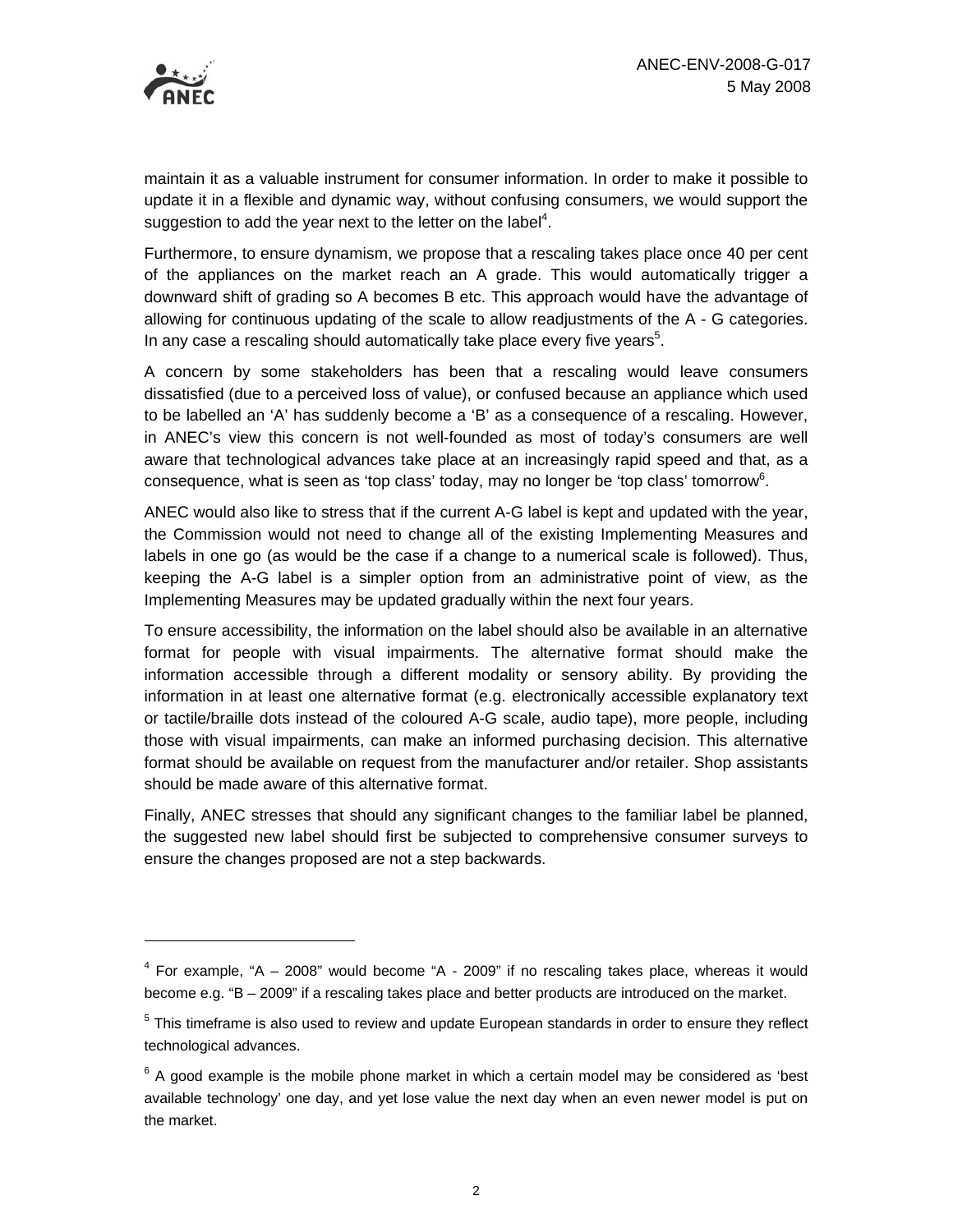

We believe the current EU Energy Label is a well-recognised and appropriate tool to pull the market up towards more energy efficient appliances, and should therefore not be changed.

### ANEC reactions to the CECED proposal

We strongly believe that the EU Energy Labelling scheme needs to be adapted to be made flexible. We therefore appreciate the effort CECED put into developing their proposal for a new layout of the Energy Label.

However, we believe that, rather than the label itself, it is the system behind it which needs to be subject to a complete revision (e.g. timely re-classification of thresholds for A-G, measurement standards with decreased tolerances, and better enforcement and surveillance of the scheme). Consequently, we do not consider that the CECED proposal solves the shortcomings of the scheme.

In addition, we question the feasibility of the CECED proposal for the following reasons:

- From a consumer point of view, A is always considered as 'the best'. This makes the message 'Buy A' easy to understand and to remember for consumers. The openended scale proposed by CECED does not foresee a top number which would serve as a reference for consumers. Therefore, it will be difficult for consumers to identify what the best product available is.
- When rates are expressed in absolute numbers, 1 is usually considered as the best (e.g. classes on trains or planes, competition/sports, etc.). It is only when numbers are given in relation to a maximum value (e.g. 3/5, 7/10 or 10/20 etc) that the highest number is considered as better (e.g. grades at school).
- The CECED proposal gives the message that consumers should 'Buy green'. This is confusing as there are several green classes on the label. Furthermore, the EU Energy Label as such is not an environmental label and thus should not be linked with the word 'green'. The label only indicates energy efficiency.
- A product which, following the CECED proposal, scores 7 and is shown next to a dark green arrow in 2008 will still be rated 7 after a rescaling but will then appear next to a lighter green arrow. It will be difficult for the consumer to see a major difference between the two.
- Products (e.g. washing machines) which are labelled 7 next to a green arrow may appear in a shop next to other products (e.g. televisions) which are labelled 9 next to a yellow arrow. It would be very difficult for the consumer to understand why the number '9' is shown next to a yellow arrow, although '9' should be higher and thus better than a product labelled as '7'.
- The CECED proposal relies on the assumption that consumers will be able to distinguish between the red and green colours on the scale. However, this is not the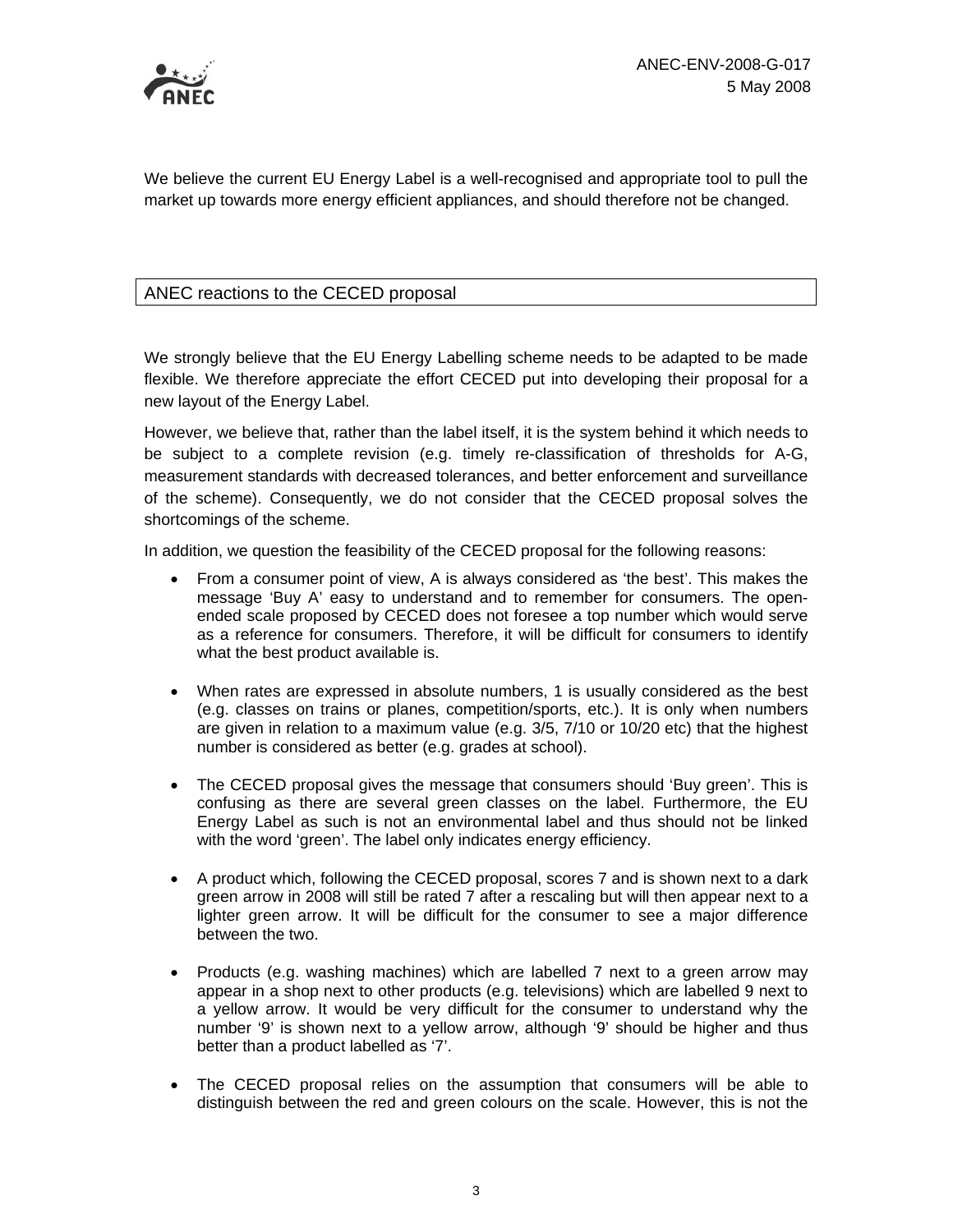

case for colour-blind consumers. The numbers on their own do not make sense to visually impaired consumers as most would opt to buy an appliance labelled as '1' rather than '7' or '8'.

- From a more administrative or regulatory viewpoint, we would underline that, just like the A-G label, the numerical label will also entail re-labelling of products once a revision of the thresholds has taken place. In the case of the A-G label it would be the strip on which the letter is displayed that would need to be changed (e.g. an A becomes a B if product development has led to more energy efficient products), whereas in the case of the 1-7 label it is the colour-scaled background that would need to be changed (i.e. although the number would stay the same for each product, the number would be shifted down the colour scale from e.g. green to yellow).
- If there is a need to create a system that allows for continuous updating, there is no reason why the colour-coded A-G cannot be used. The Commission should develop a system for regularly revising the thresholds of the A-G scale.
- Communication of a new label would be very costly not only for the Member States, but also for retailers and consumer organisations which would need to, respectively, re-train their staff and organise information campaigns to ensure comprehensibility of the new label by consumers. On the other hand, communication costs would be negligible should the current A-G label, with a year next to it, be introduced.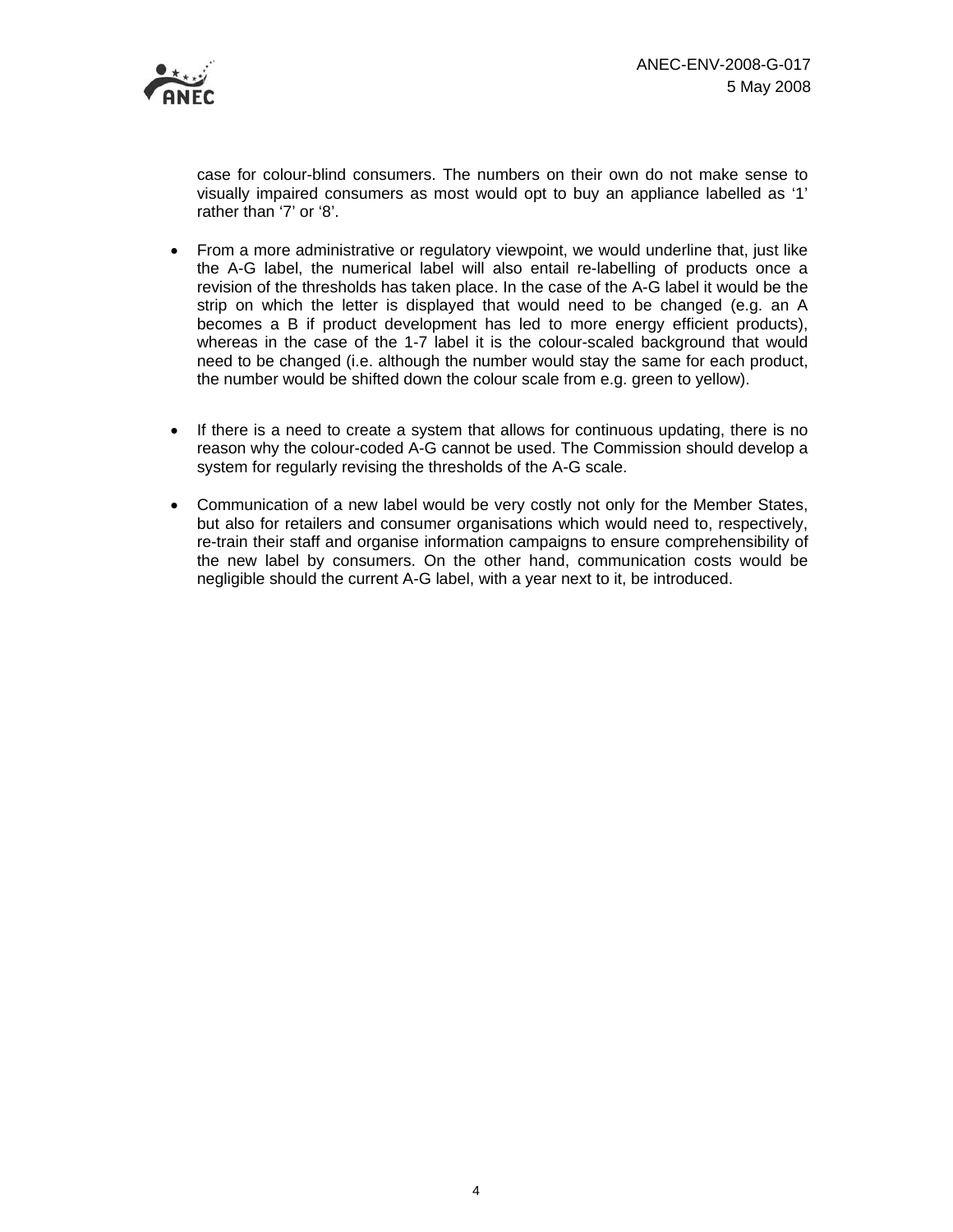

ANNEX 1 – Images of current EU Energy Label for fridge-freezers and for washing machines